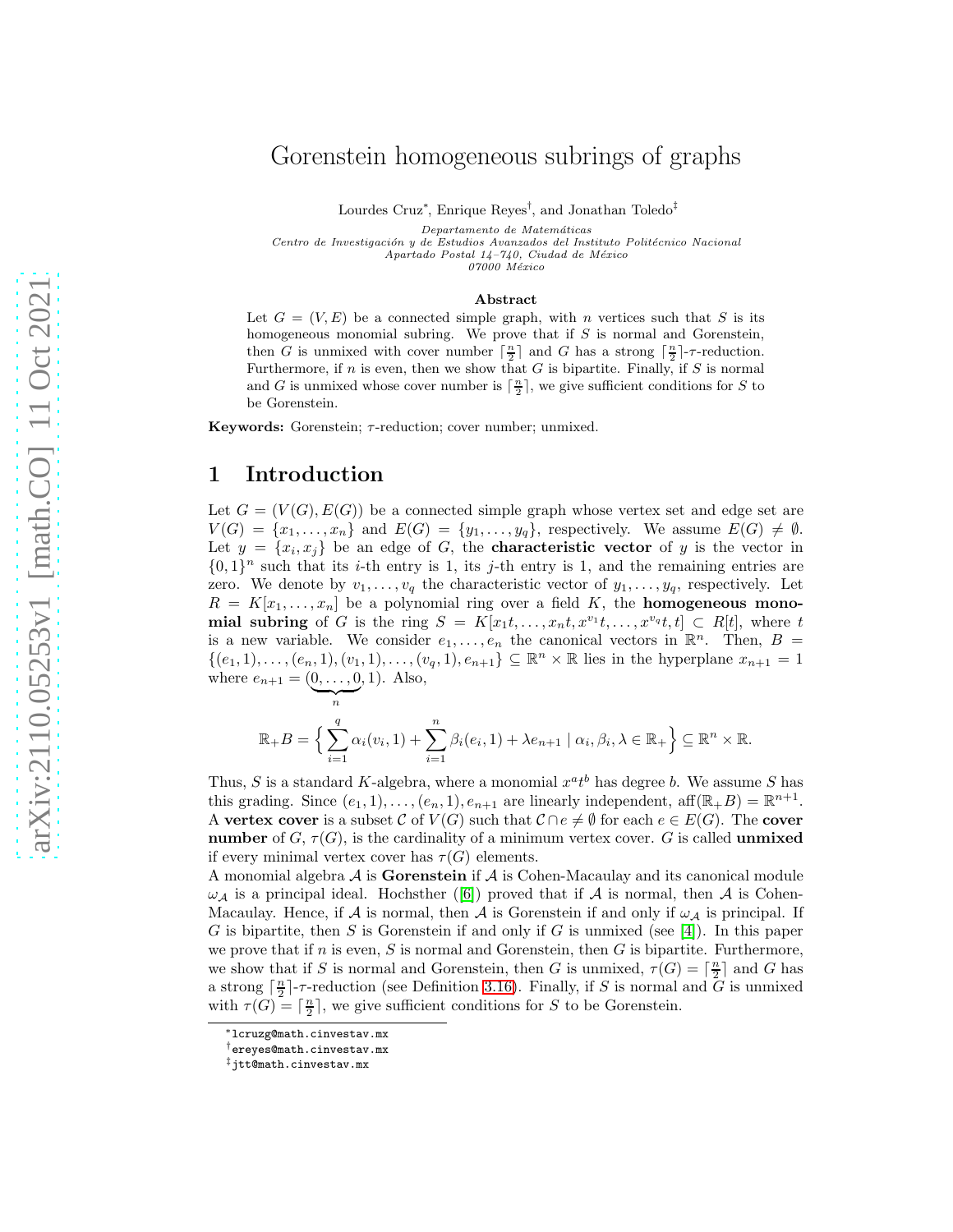#### 2 Preliminaries

A subset F of  $V(G)$  is a **stable set** if  $y \not\subseteq F$  for each  $y \in E(G)$ . The cardinality of a maximum stable set is denoted by  $\alpha(G)$ . G is called well-covered if every maximal stable set has  $\alpha(G)$  elements. Also, F is a (maximal) stable set if and only if  $V(G) \setminus F$ is a (minimal) vertex cover. Hence,  $\tau(G) + \alpha(G) = |V(G)|$  and G is unmixed if and only if G is well-covered. G is **very well-covered** if G is well-covered and  $\alpha(G) = \frac{n}{2}$ (equivalently,  $\tau(G) = \frac{n}{2}$ ).

A set of induced subgraphs  $G_1, \ldots, G_s$  of G is a  $\tau$ -reduction of G if  $V(G_1), \ldots, V(G_s)$ is a partition of  $V(G)$  and  $\tau(G) = \sum_{i=1}^{s} \tau(G_i)$ . In this case, since  $\alpha(G) = n - \tau(G)$  and  $n = \sum_{i=1}^{n} |V(G_i)|, \, \alpha(G) = \sum_{i=1}^{n} (|V(G_i)| - \tau(G_i)) = \sum_{i=1}^{n} \alpha(G_i).$ 

<span id="page-1-0"></span>**Lemma 2.1** If G is unmixed with a  $\tau$ -reduction  $G_1, \ldots, G_s$ , then for each F maximal stable  $\alpha(G_i) = |F \cap V(G_i)|$ .

*Proof.* Let F be a maximal stable set. Then,  $|F \cap V(G_i)| \leq \alpha(G_i)$ . Hence,  $\alpha(G) = \sum_{i=1}^{s} \alpha(G_i) > \sum_{i=1}^{s} |F \cap V(G_i)| = |F|$ , since  $G_1, \ldots, G_s$  is a  $\tau$ -reduction of G. But G is  $\sum_{i=1}^{s} \alpha(G_i) \geq \sum_{i=1}^{s} |F \cap V(G_i)| = |F|$ , since  $G_1, \ldots, G_s$  is a  $\tau$ -reduction of G. But G is well-covered, then  $|F| = \alpha(G)$ . Therefore  $\alpha(G_i) = |F \cap V(G_i)|$ .

**Definition 2.2** An edge  $y = \{x, x'\}$  has the property (P) if  $\{z, z'\} \in E(G)$  for each pair of edges  $\{x, z\}, \{x', z'\} \in E(G)$ .

<span id="page-1-2"></span>**Proposition 2.3** [\[5,](#page-9-2) Theorem 1.2] G is very well-covered if and only if there is a  $\tau$ reduction  $G_1, \ldots, G_s$  where each  $G_i$  is an edge with the property  $(P)$ .

<span id="page-1-4"></span>**Proposition 2.4** [\[9,](#page-9-3) Theorem 1.1] If G is bipartite and unmixed, then G is very wellcovered.

<span id="page-1-5"></span>**Proposition 2.5** [\[7,](#page-9-4) Lemma 14] If G is unmixed, with  $\tau(G) = \frac{n+1}{2}$ , then there exists a  $\tau$ -reduction  $G_1, \ldots, G_s$  of G such that  $G_i \in E(G)$  for  $1 \leq i \leq s-1$  and  $G_s$  is a j-cycle with  $j \in \{3, 5, 7\}$ .

**Remark 2.6** In the previous Proposition  $G_1, \ldots, G_{s-1}$  have the property (P).

*Proof.* By contradiction, suppose there are  $\{x, z\}$ ,  $\{x', z'\} \in E(G)$  such that  $G_i = \{x, x'\}$ and  ${z, z'} \notin E(G)$ . Then, there is a maximal stable set F such that  ${z, z'} \subseteq F$ . Hence,  $|F \cap V(G_i)| = 0$ , since F is a stable set. A contradiction, by Lemma [2.1,](#page-1-0) since  $\alpha(G_i) = 1$ . Therefore,  $G_i$  has the property  $(P)$ .

<span id="page-1-3"></span>**Proposition 2.7** [\[4,](#page-9-1) Corollary 4.3] If G is bipartite, then S is Gorenstein if and only if G is unmixed.

<span id="page-1-1"></span>**Proposition 2.8** [\[2,](#page-8-0) Theorem 6.3.5] If S is normal, then the canonical module of S is given by

 $\omega_S = (\{x^a t^b \mid (a, b) \in \mathbb{N}B \cap (\mathbb{R}_+ B)^\circ\}),$ 

where  $(\mathbb{R}_+B)^\circ$  is the interior of  $\mathbb{R}_+B$  relative to aff $(\mathbb{R}_+B)$  (the affine hull of  $\mathbb{R}_+B$ ).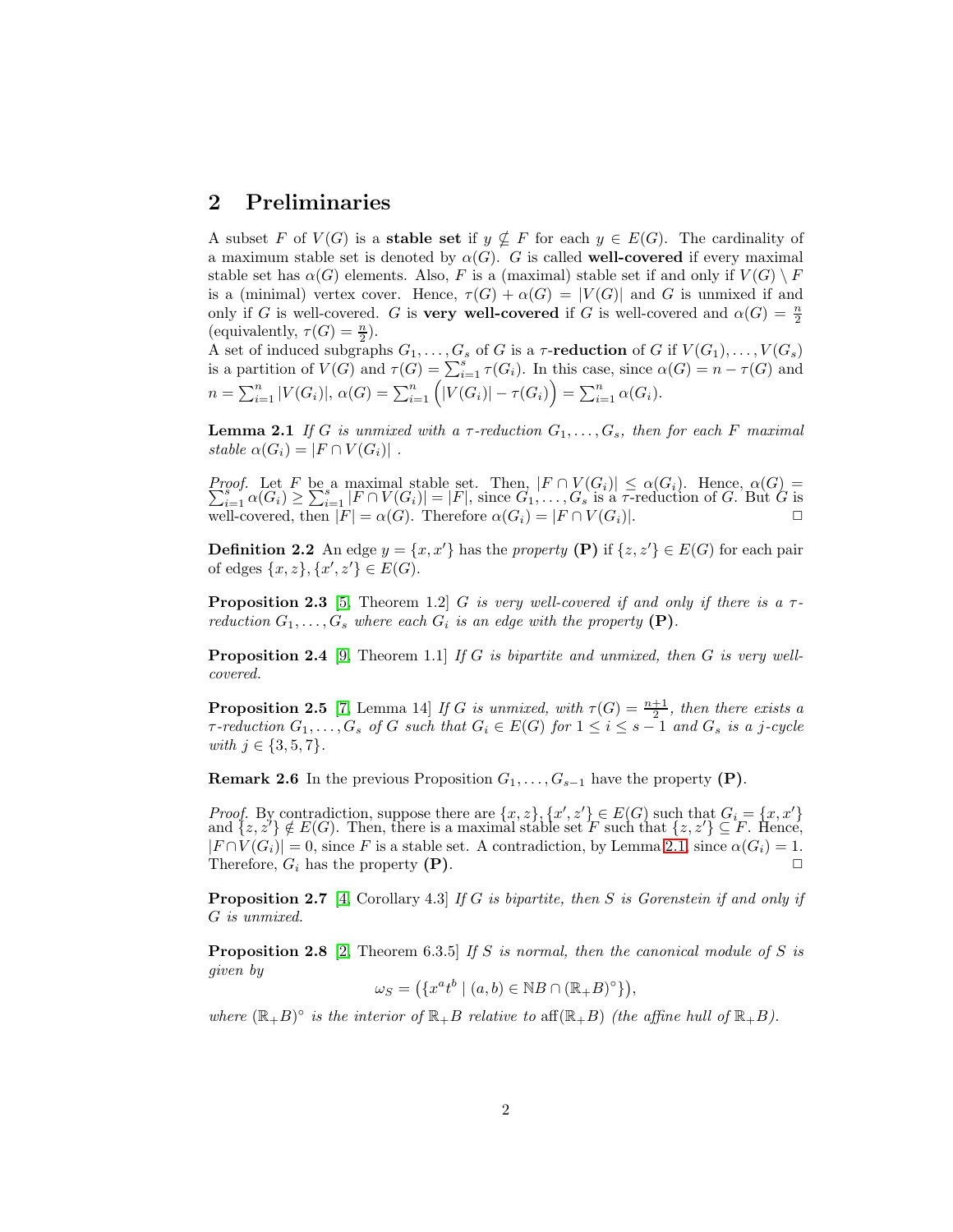## 3 Gorenstein homogeneous monomial subrings of graphs

By Theorem 1.1.29 and Proposition 1.1.51 in [\[8\]](#page-9-5),  $\mathbb{R}_{+}$  has the unique irreducible representation  $\mathbb{R}_+ B = H^+_{\lambda_1} \cap \cdots \cap H^+_{\lambda_{m_1}}$  where  $H^+_{\lambda_i} = \{w \in \mathbb{R}^{n+1} \mid w \cdot \lambda_i \geq 0\}$ . Also, by Theorem 1.1.44 in [\[8\]](#page-9-5), if  $F_i = H_{\lambda_i} \cap \mathbb{R}_+ B$  and  $H_{\lambda_i} = \{w \in \mathbb{R}^{n+1} \mid w \cdot \lambda_i = 0\}$  for  $1 \leq i \leq m_1$ , then  $F_1, \ldots, F_{m_1}$  are the facets of  $\mathbb{R}_+ B$ .

<span id="page-2-0"></span> $\textbf{Proposition 3.1 }\mathbb{R}_{+}B=H_{(e_1,0)}^+\cap\cdots\cap H_{(e_n,0)}^+\cap H_{(-\ell_1,1)}^+\cap\cdots\cap H_{(-\ell_m,1)}^+$  where  $\ell_1,\ldots,\ell_m\in\mathbb{C}$  $\mathbb{R}^n$ . Also,  $w = (\tilde{w}, a) \in (\mathbb{R}_+ B)^{\circ}$  if and only if  $\tilde{w} \cdot e_i > 0$  for  $1 \leq i \leq n$  and  $w \cdot (-\ell_j, 1) > 0$ for  $1 \leq j \leq m$ .

*Proof.* We have  $\mathbb{R}_+ B = H_{\lambda_1}^+ \cap \cdots \cap H_{\lambda_{m_1}}^+$ . We will prove  $\lambda_j = (\tilde{\lambda}_j, 0) \in \mathbb{R}^n \times \mathbb{R}$  if and only if  $H_{\lambda_j} \in \{H_{(e_1,0)},\ldots,H_{(e_n,0)}\}$ . Assume  $\lambda_j = (\tilde{\lambda}_j,0)$ , then  $\tilde{\lambda}_j \cdot e_i \geq 0$ , since  $(e_i, 1) \in \mathbb{R}_+ B \subseteq H_{\lambda_j}^+$  for  $1 \leq i \leq n$ . We take  $I = \{i \mid \tilde{\lambda}_j \cdot e_i = 0\}$ , then  $(e_i, 1) \in H_{(\tilde{\lambda}_j, 0)}$ if and only if  $i \in I$ . Furthermore,  $(v_k, 1) \in H_{(\tilde{\lambda}_j, 0)}$  if and only if  $y_k = \{x_{i_1}, x_{i_2}\}$  with  $i_1, i_2 \in I$ , since  $\tilde{\lambda}_j \cdot e_i \geq 0$ . Thus, dim  $F_j = |I| + 1$  where  $F_j = H_{\lambda_j} \cap \mathbb{R}_+ B$ , since  $e_{n+1} \in H_{\lambda_j}$ . But  $F_j$  is a facet, then  $|I| = n - 1$ . Hence,  $H_{(\tilde{\lambda}_j,0)} \in \{H_{(e_1,0)},\ldots,H_{(e_n,0)}\}$ . Now, we prove  $H_{(e_k,0)} \in \{H_{\lambda_1}, \ldots, H_{\lambda_{m_1}}\}$ . Since  $(e_k,0) \cdot e_{n+1} = 0$  and  $(e_k,0) \cdot (e_i,1) = 0$ for  $i \neq k$ , we have  $e_{n+1}, (e_i, 0) \in A_k := \mathbb{R}_+ B \cap H_{(e_k, 0)}$  for  $i \neq k$ . Also,  $(e_k, 0) \cdot (e_k, 1) = 1$ and  $(e_k, 0) \cdot (v_i, 1) \ge 0$ , then  $\mathbb{R}_+ B \subseteq H^+_{(e_k, 0)}$ . Hence,  $A_k$  is a facet of  $\mathbb{R}_+ B$ , so  $H_{(e_k, 0)} \in$  ${H_{\lambda_1},\ldots,H_{\lambda_{m_1}}}$ .

Now, we take  $\lambda_j = (\tilde{\lambda}_j, a_j) \in \mathbb{R}^n \times \mathbb{R}$  with  $a_j \neq 0$ . Since  $e_{n+1} \in \mathbb{R} + B \subseteq H^+_{\lambda_j}$ ,  $a_j =$  $e_{n+1} \cdot \lambda_j > 0$ . Hence,  $H_{(\tilde{\lambda}_j, a_j)} = H_{(\delta_j, 1)}$  where  $\delta_j = \frac{\tilde{\lambda}_j}{a_j}$  $\frac{\lambda_j}{a_j}$ .

Therefore,  $\mathbb{R}_+ B = H^+_{(e_1,0)} \cap \cdots \cap H^+_{(e_n,0)} \cap H^+_{(-\ell_1,1)} \cap \cdots \cap H^-_{(-\ell_m,1)}.$ Now, by Theorem 1.1.44 in [\[8\]](#page-9-5),  $w = (\tilde{w}, a) \in (\mathbb{R}_{+}B)^{\circ}$  if and only if  $w \cdot (-\ell_j, 1) > 0$  for  $1 \leq j \leq m$  and  $\tilde{w} \cdot e_i = (\tilde{w}, a) \cdot (e_i, 0) > 0$  for  $1 \leq i \leq n$ .

<span id="page-2-2"></span>**Notation**. In this section we take  $|a| = a \cdot \mathbf{1} = \sum_{i=1}^{n} a_i$ , where  $\mathbf{1} = (1, \ldots, 1) \in \mathbb{R}^n$  and  $a = (a_1, \ldots, a_n) \in \mathbb{R}^n$ . Furthermore, if C is a cycle, then  $\mathbf{1}_C = \sum_{x_i \in V(C)} e_i$ .

**Lemma 3.2** Let  $w = (\tilde{w}, b)$  be a vector in NB with  $\tilde{w} \in \mathbb{N}^n$  and  $b \in \mathbb{N}$ . Hence,

- 1)  $|\tilde{w}| < 2b$ .
- 2) If  $|\tilde{w}| = 2b$ , then  $w \in \mathbb{N}((v_1, 1), \dots, (v_q, 1)).$

Proof. Since  $(\tilde{w}, b) \in \mathbb{N}_{\mathcal{B}_q}^B(\tilde{w}, b) = \sum_{i=1}^q \alpha_i (v_i, 1) + \sum_{i=1}^n \beta_i (e_i, 1) + \lambda e_{n+1}$ , where  $\alpha_i, \beta_i, \lambda \in \mathbb{N}$ . Thus,  $b = \sum_{i=1}^q \alpha_i + \sum_{i=1}^{n} \beta_i + \lambda$ . Also,  $|\tilde{w}| = \tilde{w} \cdot \mathbf{1} = \sum_{i=1}^{q} \alpha_i (v_i - \mathbf{1})$  $+\sum_{i=1}^n \beta_i (e_i \cdot \mathbf{1}) = 2 \left( \sum_{i=1}^q \alpha_i \right) + \sum_{i=1}^n \beta_i$ . Hence,  $2b = |\tilde{w}| + \sum_{i=1}^n \beta_i + 2\lambda \ge |\tilde{w}|$ . Furthermore, if  $|\tilde{w}| = 2b$ , then  $\sum_{i=1}^{n} \beta_i = 0$  and  $\lambda = 0$ . Consequently,  $\beta_i = 0$  for  $1 \le i \le n$ . Therefore,  $w \in \mathbb{N}((v_1,1),\ldots,(v_q,1))$ .  $\Box$ 

<span id="page-2-1"></span>**Lemma 3.3** If  $w = (\tilde{w}, b) = \sum_{i=1}^{q} \alpha_i(v_i, 1) + \sum_{i=1}^{n} \beta_i(e_i, 1) + \lambda e_{n+1}$  with  $\alpha_i, \beta_i \in \mathbb{R}_+$ ,  $\lambda > 0$  and  $\tilde{w} \cdot e_j > 0$  for each  $1 \leq j \leq n$ , then  $w \in (\mathbb{R} + B)^\circ$ .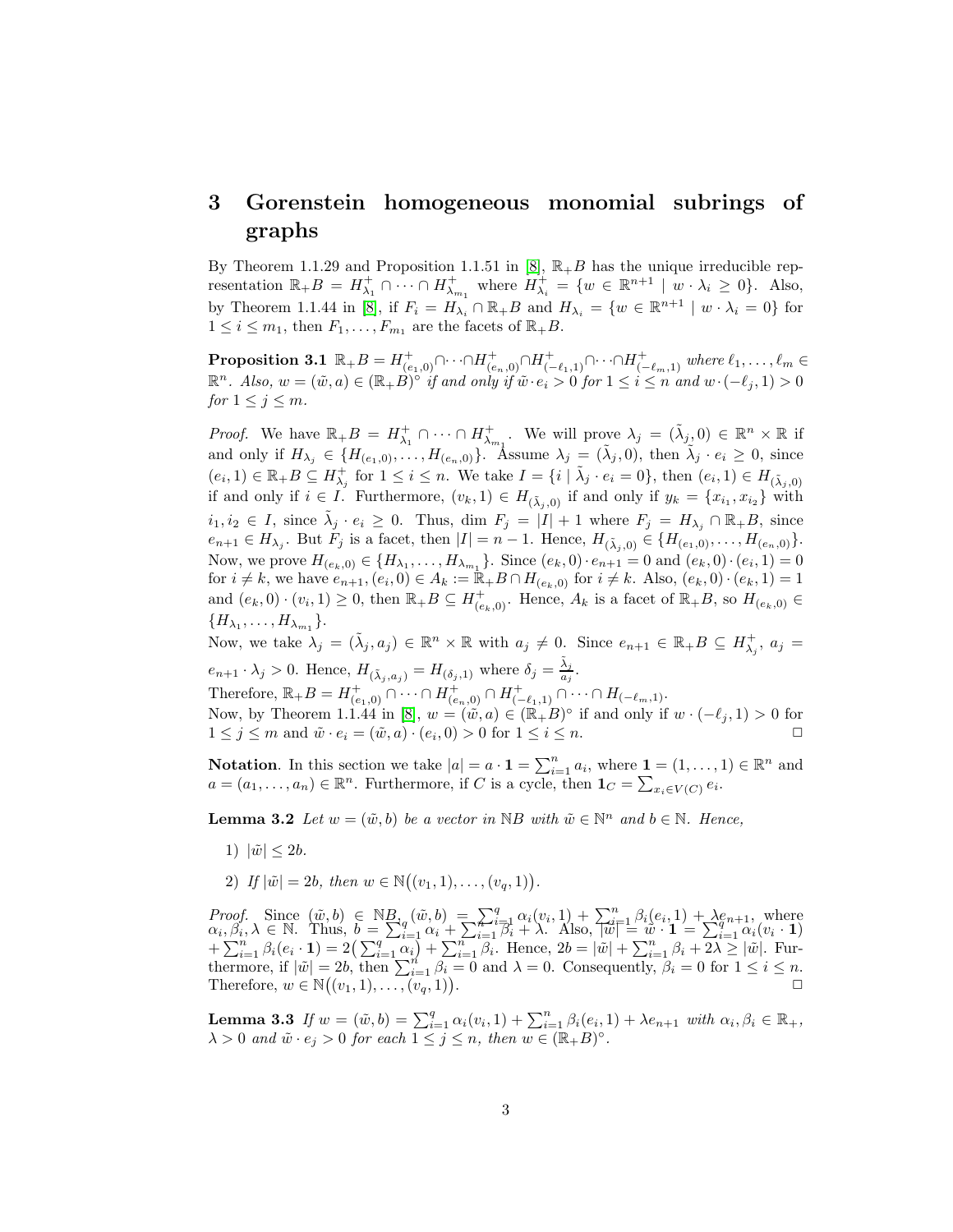*Proof.* We have  $(v_i, 1), (e_j, 1) \in \mathbb{R}_+$   $B \subseteq H_{(-\ell_k, 1)}^+$  for  $1 \le i \le q$  and  $1 \le j \le n$ , then

$$
\left(\sum_{i=1}^q \alpha_i(v_i, 1) + \sum_{i=1}^n \beta_i(e_i, 1)\right) \cdot (-\ell_k, 1) \ge 0.
$$

<span id="page-3-2"></span>Furthermore,  $\lambda e_{n+1} \cdot (-\ell_k, 1) = \lambda > 0$ . Hence,  $w \cdot (-\ell_k, 1) > 0$  for  $1 \leq k \leq m$ . Therefore, by Proposition [3.1,](#page-2-0)  $w \in (\mathbb{R}_+ B)^\circ$  since  $\tilde{w} \cdot e_i > 0$  for  $1 \leq i \leq n$ .

**Proposition 3.4** If  $\tau$  is a spanning tree of G and  $\tilde{e}_{\tau} := \sum_{v_i \in E(\tau)} (v_i, 1) + e_{n+1}$ , then  $\tilde{e}_{\tau} \in \mathbb{N}B \cap (\mathbb{R}_{+}B)^{\circ}.$ 

<span id="page-3-1"></span>*Proof.* We have  $\tilde{e}_{\tau} \in \mathbb{N}B$ . Furthermore,  $\tilde{e}_{\tau} \cdot (e_i, 0) > 0$  for each  $1 \leq i \leq n$ , since  $\tau$  is a spanning tree and  $E(G) \neq \emptyset$ . Hence, by Lemma [3.3,](#page-2-1)  $\tilde{e}_{\tau} \in (\mathbb{R} \times B)^\circ$ .

<span id="page-3-0"></span>**Remark 3.5** If  $\tau$  is a spanning tree of G, then  $|E(\tau)| = n - 1$ .

**Lemma 3.6** Assume  $\omega_S = (x^{\alpha}t^{\beta})$ , then  $x^{\tilde{w}}t^a \in \omega_S$  if and only if  $(\tilde{w}, a) - (\alpha, \beta) \in \mathbb{N}B$ .

Proof. We have  $x^{\tilde{w}}t^a \in \omega_S = (x^{\alpha}t^{\beta})$  if and only if  $x^{\tilde{w}}t^a = (x^u t^{a'}) (x^{\alpha}t^{\beta})$  with  $x^u t^{a'} \in S$ .<br>Equivalently,  $(\tilde{w}, a) - (\alpha, \beta) = (u, a') \in \mathbb{N}B$ .

<span id="page-3-4"></span>In the following results  $\ell_1, \ldots, \ell_m$  are as in Proposition [3.1.](#page-2-0)

**Proposition 3.7** If S is normal and  $\omega_S$  is principal, then  $\omega_S = (x^{\mathbf{1}} t^{\beta})$  where  $\beta \leq$  $\lfloor \frac{n}{2} \rfloor + 1.$ 

*Proof.* By Proposition [2.8,](#page-1-1)  $\omega_S = (x^{\alpha}t^{\beta})$  with  $(\alpha, \beta) \in NB_n(\mathbb{R}_+B)^\circ$ , since  $\omega_S$  is principal. Also, by Proposition [3.1,](#page-2-0)  $\alpha_i \equiv \alpha \cdot e_i > 0$  for  $1 \leq i \leq n$ . Then,  $\alpha_i \geq 1$  since  $(\alpha, \beta) \in \mathbb{N}B$ . We take  $b = \max\{|\ell_1|, |\ell_2|, \ldots, |\ell_m|, n\}$ , then  $(1, b) = \sum_{i=1}^n (e_i, 1) + (b - n)e_{n+1} \in \mathbb{N}B$ . By Proposition [3.1,](#page-2-0)  $(1,b) \in (\mathbb{R}+B)^\circ$ , since  $1 \cdot e_i = 1 > 0$  for  $1 \le i \le n$  and  $(1,b) \cdot$  $(-\ell_j, 1) = -1 \cdot \ell_j + b = -|\ell_j| + b \ge 0$  for  $1 \le j \le m$ . Thus, by Proposition [2.8,](#page-1-1)  $x^1 t^b \in \omega_S$ . So, by Lemma [3.6,](#page-3-0)  $(1, b) - (\alpha, \beta) \in \mathbb{N}B$ . But  $\alpha_i \geq 1$ , then  $\alpha_i = 1$ . Hence,  $\alpha = 1$ . Now, if  $\tau$  is a spanning tree of G, then  $\tilde{e}_{\tau} = (v, n)$  where  $v = \sum_{v_i \in E(\tau)} v_i$ , since  $|E(\tau)| = n - 1$  (Remark [3.5\)](#page-3-1). Also, by Propositions [3.4](#page-3-2) and [2.8,](#page-1-1)  $x^v t^n \in \omega_s = (x^1 t^{\beta})$ . Then, by Lemma [3.6,](#page-3-0)  $(v - 1, n - \beta) \in NB$ . So, by 1) in Lemma [3.2](#page-2-2)

$$
2(n - \beta) \ge |v - 1| = |v| - |1| = 2(n - 1) - n = n - 2.
$$

<span id="page-3-3"></span>Hence,  $\beta \leq \frac{n+2}{2} = \frac{n}{2} + 1$ . Therefore,  $\beta \leq \lfloor \frac{n}{2} \rfloor + 1$ , since  $\beta \in \mathbb{N}$ .

**Lemma 3.8** If  $\tau$  is a spanning tree of G,  $e \in E(G)$  and  $\tau \cup \{e\}$  has an odd cycle C, then the characteristic vectors of the edges of  $E(\tau) \cup \{e\}$  are linearly independent.

<span id="page-3-5"></span>*Proof.* We can assume  $E(C) = \{y_1, \ldots, y_k\}$  with  $y_i = \{x_i, x_{i+1}\}$  for  $1 \leq i \leq k-1$  and  $y_k = \{x_k, x_1\}.$  Also, we can suppose  $E(\tau) \cup \{e\} = \{y_1, \ldots, y_n\},\$  since  $|E(\tau)| = n - 1.$  We will do the proof by induction on  $n - k$ . If  $n - k = 0$ , then  $E(\tau) \cup \{e\} = E(C)$ . Thus,  $\sum_{i=1}^{k}(-1)^{i+1}v_i = (e_1 + e_2) - (e_2 + e_3) + \cdots + (e_k + e_1) = 2e_1$ . So,  $e_1 \in \mathbb{R}(v_1, \ldots, v_k)$ . Similarly,  $e_i \in \mathbb{R}(v_1, \ldots, v_k)$  for  $1 \leq i \leq k$ . Hence,  $v_1, \ldots, v_k$  are linearly independent. Now, assume  $n - k > 0$ . Then, there is  $x \in V(G)$  such that  $deg_{\tau \cup \{e\}}(x) = 1$ . We can suppose  $x = x_n \in y_n$  and  $x_n \notin y_j$  for  $1 \leq j \leq n-1$ . Thus,  $C \subseteq (\tau \setminus {\{x_n\}}) \cup \{e\} \subseteq G' :=$  $G \setminus x_n$  and  $\tau \setminus \{x_n\}$  is a spanning tree of G'. Hence, by induction hypothesis,  $v_1, \ldots, v_{n-1}$ are linearly independent, since  $E(\tau \setminus \{x_n\}) = E(\tau) \setminus \{y_n\}$ . Therefore,  $v_1, \ldots, v_n$  are linearly independent, since  $x_n \in y_n$  and  $x_n \notin y_j$  for  $1 \leq j \leq n-1$ .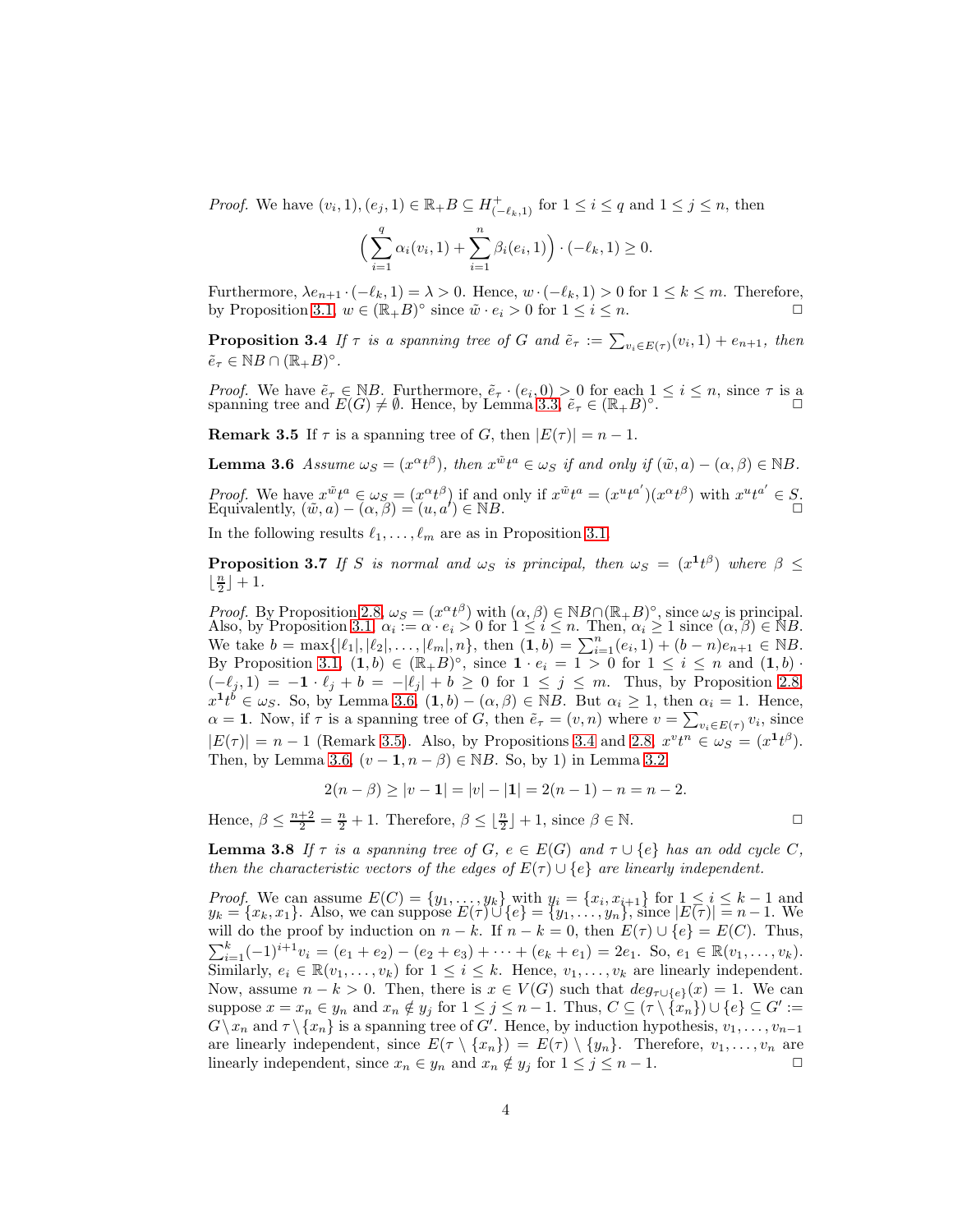**Proposition 3.9** If G is not bipartite, then  $(\frac{1}{2}, \ldots, \frac{1}{2}) = \frac{1}{2}(1) \in \{\ell_1, \ldots, \ell_m\}.$ 

*Proof.* We take  $\ell := \frac{1}{2}(1) \in \mathbb{R}^n$ , then  $(e_i, 1) \cdot (-\ell, 1) = \frac{1}{2}$ ,  $(v_j, 1) \cdot (-\ell, 1) = 0$  and  $e_{n+1} \cdot (-\ell, 1) = 1$  for  $1 \leq i \leq n$  and  $1 \leq j \leq q$ . Hence,  $\mathbb{R}_+ B \subseteq H_{(-\ell, 1)}^+$  and  $\{(v_1, 1), \ldots, (v_q, 1)\} \subseteq H_{(-\ell, 1)}$ . Now, since G is not bipartite, there is an odd cycle C of G. We take  $e \in E(C)$ , then  $C - e$  is a path and there is a spanning tree  $\tau$  such that  $C - e \subseteq \tau$ . So, we can assume  $E(\tau) \cup \{e\} = \{y_1, \ldots, y_n\}$ , since  $|E(\tau)| = n - 1$ . Now, if  $\mathbf{0} = \sum_{i=1}^n \alpha_i(v_i, 1)$ , then  $\sum_{i=1}^n \alpha_i v_i = 0$ . But, by Lemma [3.8,](#page-3-3)  $v_1, \ldots, v_n$  are linearly independent, then  $\alpha_1 = \alpha_2 = \cdots = \alpha_n = 0$ . Hence,  $(v_1, 1), \ldots, (v_n, 1)$  are linearly independent in  $H_{(-\ell,1)} \cap \mathbb{R}_+ B$ . Thus,  $H_{(-\ell,1)} \cap \mathbb{R}_+ B$  is a facet of  $\mathbb{R}_+ B$ . Therefore, by Proposition [3.1,](#page-2-0)  $\ell \in \{\ell_1, \ldots, \ell_m\}.$ 

<span id="page-4-2"></span>**Proposition 3.10** If  $I = \{x_{j_1}, \ldots, x_{j_d}\}$  is a maximal stable set and  $\ell' = \sum_{i=1}^d e_{j_i}$ , then  $\ell' \in \{\ell_1,\ldots,\ell_m\}.$ 

Proof. Since I is a stable set,  $\ell' : v_i \leq 1$  for  $1 \leq i \leq q$ . Then,  $(-\ell'_1, 1) : (v_i, 1) \geq 0$ . Also,  $(-\ell', 1) \cdot e_{n+1} = 1$  and  $(-\ell', 1) \cdot (e_j', 1) \ge 0$  for  $\overline{1} \le \overline{j} \le n$ . So,  $\mathbb{R}_+ B \subseteq H_{(-\ell', 1)}^{(i, 1)}$ . Now, we can assume  $I = \{x_1, \ldots, x_d\}$ , then  $\ell' = \sum_{i=1}^d e_i$  and  $\mathcal{C} = V(G) \setminus I = \{x_{d+1}, \ldots, x_n\}$  is a minimal vertex cover. Thus, there exists  $y_{i_1}, \ldots, y_{i_{n-d}} \in E(G)$  such that  $y_{i_j} \cap C = \{x_{d+j}\}\$ for  $1 \leq j \leq n-d$ . Hence, if  $w := (\tilde{w}, b) = \sum_{i=1}^{d} \beta_i(e_i, 1) + \sum_{j=1}^{n-d} \alpha_j(v_{i_j}, 1)$ , then  $\tilde{w} \cdot e_{d+j} = \alpha_j$  for  $1 \leq j \leq n-d$ . Assume  $w = 0$ , then  $\alpha_j = \tilde{w} \cdot e_{d+j} = 0$ . Thus,  $\beta_i = 0$ for  $1 \le i \le d$ . Then,  $(e_1, 1), \ldots, (e_d, 1), (v_{i_1}, 1), \ldots, (v_{i_{n-d}}, 1)$  are linearly independent. Furthermore,  $(e_1, 1), \ldots, (e_d, 1), (v_{i_1}, 1), \ldots, (v_{i_{n-d}}, 1) \in H_{(-\ell', 1)}$ , since  $\ell' = \sum_{i=1}^d e_i$  and  $|y_{i_j} \cap I| = 1$  for  $1 \leq j \leq n - d$ . Hence,  $\ell' \in \{\ell_1, \ldots, \ell_m\}$ .

Let C be a minimal vertex cover of G. We can suppose  $\mathcal{C} = \{x_1, \ldots, x_c\}$ . Since C is minimal, there exist  $y_{r_1}, \ldots, y_{r_c} \in E(G)$  such that  $y_{r_i} \cap C = \{x_i\}$ . We can also suppose  $y_{r_i} = \{x_i, x_{j_i}\}\text{ for }1 \leq i \leq c\text{, where }\{x_{j_1}, \ldots, x_{j_c}\} = \{x_{c+1}, \ldots, x_{c+s}\}\text{ (some }x_{j_i}\text{ can be})$ equal to each other). We define

<span id="page-4-0"></span>
$$
\tilde{e}(\mathcal{C}) := \sum_{i=1}^{c} (v_{r_i}, 1) + \sum_{i=c+s+1}^{n} (e_i, 1) + e_{n+1} = \sum_{i=1}^{c} (e_i + e_{j_i}, 1) + \sum_{i=c+s+1}^{n} (e_i, 1) + e_{n+1}
$$

$$
= \left( \sum_{i=1}^{c} e_i + \sum_{i=1}^{c} e_{j_i} + \sum_{i=c+s+1}^{n} e_i, \ n-s+1 \right) =
$$

$$
= \underbrace{(1, \ldots, 1}_{c}, a_{c+1}, \ldots, a_{c+s}, \underbrace{1, \ldots, 1}_{n-(c+s)}, n-s+1)
$$
\n(3.1)

<span id="page-4-1"></span>where  $a_{c+1}, \ldots, a_{c+s} \geq 1$  and  $c = \sum_{i=1}^{c}$  $\sum_{i=1}^{c} \tilde{e}(\mathcal{C}) \cdot (e_i, 0) = \sum_{i=1}^{c}$  $\sum_{i=1}^{c} \tilde{e}(\mathcal{C}) \cdot (e_{j_i}, 0) = \sum_{i=1}^{s}$  $\sum_{i=1} a_{c+i}.$ 

**Proposition 3.11** If C is a minimal vertex cover, then  $\tilde{e}(\mathcal{C}) \in \mathbb{N}B \cap (\mathbb{R}_+B)^\circ$ .

<span id="page-4-3"></span>*Proof.* By [\(3.1\)](#page-4-0),  $\tilde{e}(\mathcal{C}) \cdot (e_i, 0) > 0$  for  $1 \leq i \leq n$ . Also,  $\tilde{e}(\mathcal{C}) = \sum_{i=1}^{c} (v_{r_i}, 1) + \sum_{j=c+s+1}^{n} (e_j, 1) + e_{n+1} \in \mathbb{N}B$ . So, by Lemma [3.3,](#page-2-1)  $\tilde{e}(\mathcal{C}) \in (\mathbb{R} + B)^\circ$ .

**Proposition 3.12** If G is not bipartite, S is normal and Gorenstein, then G is unmixed,  $\tau(G) = \lceil \frac{n}{2} \rceil$  and  $\omega_S = (x^{\mathbf{1}}t^b)$  with  $b = \lfloor \frac{n}{2} \rfloor + 1$ .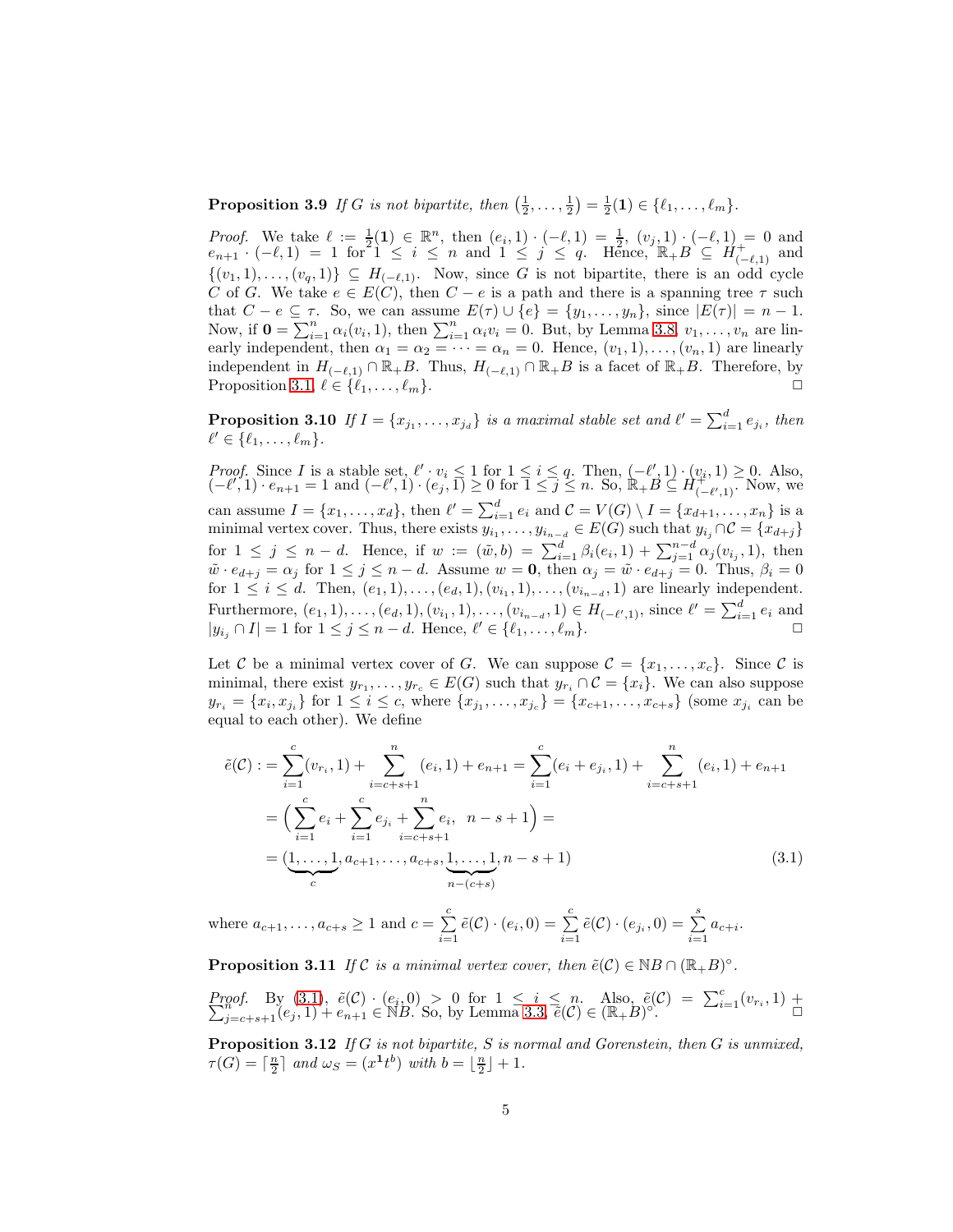*Proof.* Since S is Gorenstein,  $\omega_S$  is principal. So, by Proposition [3.7,](#page-3-4)  $\omega_S = (x^1 t^b)$  and  $b \leq \lfloor \frac{n}{2} \rfloor + 1$ . Then, by Proposition [2.8,](#page-1-1)  $(1, b) \in (\mathbb{R}_+ B)^\circ$ . By Proposition [3.9,](#page-3-5)  $\ell = \frac{1}{2}(1) \in \{ \ell_1, \ldots, \ell_m \}.$  Thus, by Proposition [3.1,](#page-2-0)  $(1, b) \cdot (-\ell, 1) > 0.$  So,  $b > \ell \cdot 1 = \frac{n}{2}$ . Hence,  $b = \lfloor \frac{n}{2} \rfloor + 1$ , since  $b \in \mathbb{N}$ .

Now, we prove G is unmixed. Let C a minimal vertex cover. We can assume  $\mathcal{C} =$  $\{x_1,\ldots,x_c\}$ . By Proposition [3.11,](#page-4-1)  $\tilde{e}(\mathcal{C}) \in NB \cap (\mathbb{R}_+ B)^\circ$ . Thus, by Proposition [2.8](#page-1-1) and Lemma [3.6,](#page-3-0)  $u := \tilde{e}(\mathcal{C}) - (1, b) \in NB$ . Then, by [\(3.1\)](#page-4-0), we have

$$
u = (\underbrace{0, \ldots, 0}_{c}, a_{c+1} - 1, \ldots, a_{c+s} - 1, \underbrace{0, \ldots, 0}_{n-(c+s)}, n-s+1-b).
$$

So, the only possible entries of u different to zero are  $c + 1, \ldots, c + s$  and  $n + 1$ . But  ${x_{c+1},...,x_n}=V(G)\setminus\mathcal{C}$  is a maximal stable set, then  $u=\sum_{i=c+1}^{c+s} \beta_i(e_i,1)+\lambda e_{n+1}$ , with  $\beta_i, \lambda \in \mathbb{N}$ . Then,  $u \cdot (1,0) = \sum_{i=c+1}^{c+s} \beta_i$  and  $u \cdot e_{n+1} = (\sum_{i=c+1}^{c+s} \beta_i) + \lambda$ . Hence,  $u \cdot (1,0) \leq u \cdot e_{n+1}$  implies  $\sum_{i=1}^{s} (a_{c+i}-1) \leq n-s+1-b$ . But, by  $(3.1)$ ,  $\sum_{i=1}^{s} a_{c+i}=c$ , then  $c - s \leq n - s + 1 - b$ . So,  $c \leq \lceil \frac{n}{2} \rceil$ , since  $b = \lfloor \frac{n}{2} \rfloor + 1$ . Now, by Proposition [3.10,](#page-4-2)  $\ell' \in \{\ell_1,\ldots,\ell_m\}$  where  $\ell' = \sum_{i=c+1}^n e_i$ . Thus, by Proposition [3.1,](#page-2-0)  $(-\ell',1) \cdot (1,b) > 0$ . Then,  $b > l' \cdot \mathbf{1} = n - c$ . So,  $c \geq \lceil \frac{n}{2} \rceil$ , since  $b = \lfloor \frac{n}{2} \rfloor + 1$  and  $c \in \mathbb{N}$ . Thus,  $c = \lceil \frac{n}{2} \rceil$ . But  $|C| = c$ , then G is unmixed and  $\tau(G) = \lceil \frac{n}{2} \rceil$ .  $|\mathcal{C}| = c$ , then G is unmixed and  $\tau(G) = \lceil \frac{n}{2} \rceil$ 

<span id="page-5-0"></span>**Proposition 3.13** Assume S is normal and C is an odd cycle with  $|V(C)| = k$ .

- 1) If  $w = (\tilde{w}, a) = w' + (1_C, \frac{k+1}{2})$  where  $w' \in NB$ ,  $\tilde{w} \cdot e_i > 0$  for each  $1 \le i \le n$ , then  $x^{\tilde{w}}t^a \in \omega_S$ . Furthermore,  $i\tilde{f}\omega'_S = (x^{\mathbf{1}}t^b)$ , then  $w - (\mathbf{1}, b) \in \mathbb{N}B$ .
- 2) If  $\omega_S = \left(x^1 t^{\frac{n+1}{2}}\right)$  and  $\left(1 + e_j, \frac{n+1}{2}\right) \in NB$ , then there is  $y \in E(G)$  such that  $x_j \in y$ and  $y \cap V(C) \neq \emptyset$ .

*Proof.* 1) We can assume  $C = (y_1, \ldots, y_k)$  where  $\{x_1\} = y_1 \cap y_k$ . Then,  $(1_C, \frac{k+1}{2}) = \sum_{1 \le i \le k} (v_i, 1) + (e_1, 1) \in \mathbb{N}B$  (Recall  $1_C = \sum_{x_i \in V(C)} e_i$ ). Thus,  $w \in \mathbb{N}B$  since  $w' \in \mathbb{N}B$ . Also,  $w = w' + \frac{1}{2} \sum_{i=1}^{k} (v_i, 1) + \frac{1}{2} e_{n+1}$ , since  $(\mathbf{1}_C, \frac{k+1}{2}) = \frac{1}{2} \sum_{i=1}^{k} (v_i, 1) + \frac{1}{2} e_{n+1}$ . Hence, by Lemma [3.3,](#page-2-1)  $w \in (\mathbb{R} \# B)^{\circ}$  since  $\tilde{w} \cdot e_i > 0$  for  $1 \leq i \leq n$ . So, by Proposition [2.8,](#page-1-1)  $x^{\tilde{w}}t^a \in \omega_S$ . Now, if  $\omega_S = (x^{\tilde{1}}t^b)$ , then by Lemma [3.6,](#page-3-0)  $w - (\tilde{1}, b) \in \mathbb{N}B$ . 2) We take  $w_1 = (\tilde{w}_1, a_1) = (1 + e_j, \frac{n+1}{2}) + (1_C, \frac{k+1}{2}),$  then  $\tilde{w}_1 \cdot e_i > 0$  for  $1 \le i \le n$ . Hence, by 1),  $w_1 - \left(1, \frac{n+1}{2}\right) \in NB$ , since  $\left(1 + e_j, \frac{n+1}{2}\right) \in NB$ . But  $w_1 - \left(1, \frac{n+1}{2}\right) =$  $(1_C + e_j, \frac{k+1}{2})$ . Thus, by 2) in Lemma [3.2,](#page-2-2)  $(1_C + e_j, \frac{k+1}{2}) = \sum_{i=1}^q \alpha_i(v_i, 1)$  with  $\alpha_i \in \mathbb{N}$ ,

since  $|1_c + e_j| = 2(\frac{k+1}{2})$ . So, there is  $i_1 \in \{1, ..., q\}$  such that  $v_{i_1} = e_j + e_{j'}$  where  $x_{j'} \in V(C)$ . Therefore,  $x_j \in y := y_{i_1}$  and  $y \cap V(C) = \{x_j\}$  $\gamma$ }.

**Theorem 3.14** If S is normal and n is even, then S is Gorenstein if and only if G is an unmixed bipartite graph.

Proof.  $\Rightarrow$ ) By contradiction suppose G is not bipartite, then G has an odd k-cycle C. By Proposition [3.12,](#page-4-3)  $\omega_S = (x^1 t^b)$  where  $b = \frac{n}{2} + 1$ ,  $\tau(G) = \frac{n}{2}$  and G is unmixed. Then, G is very well-covered and by Proposition [2.3,](#page-1-2) there is a  $\tau$ -reduction  $G_1, \ldots, G_s$ with  $\sum$ th  $G_i \in E(G)$ . We can assume  $G_i = y_i$  for  $1 \leq i \leq s$ . We take  $w = (\tilde{w}, a) :=$ <br>  $S_{i=1}(v_i, 1) + (\mathbf{1}_C, \frac{k+1}{2})$ . Since  $y_1, \ldots, y_s$  is a partition of  $V(G)$ ,  $\sum_{i=1}^s (v_i, 1) = (\mathbf{1}, s)$  and  $s = \frac{\tilde{n}}{2}$ . Thus,  $\tilde{w} \cdot e_i > 0$  for  $1 \leq i \leq n$ . Hence, by 1) in Proposition [3.13,](#page-5-0)  $w - (1, b) \in \mathbb{N}$ B.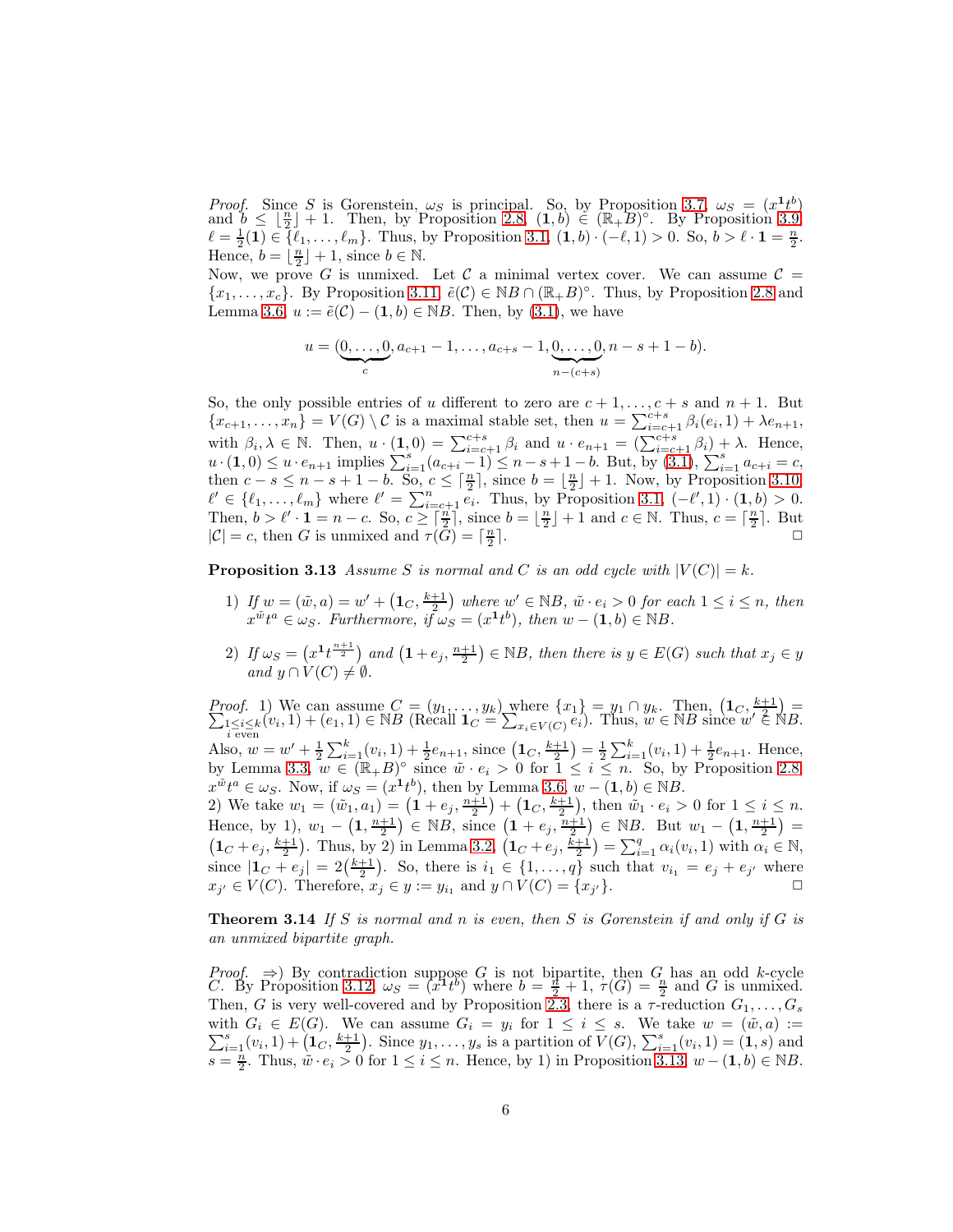But  $w-(1, b) = (1_C, \frac{k-1}{2}),$  since  $b = \frac{n}{2} + 1$ . Then, by 1) in Lemma [3.2,](#page-2-2)  $2(\frac{k-1}{2}) \ge |1_C|$  $|V(C)| = k$ . A contradiction, therefore G is bipartite. Also, by Proposition [2.7,](#page-1-3) G is unmixed.

 $\Leftarrow$ ) By Proposition [2.7,](#page-1-3) S is Gorenstein.

$$
\Box
$$

**Definition 3.15** Let A be a subset of  $V(G)$ . The closed neighbourhood of A is  $N_G[A]$  $A \cup \{x \in V(G) \mid \text{there is } y \in E(G) \text{ such that } y \cap A \neq \emptyset \text{ and } x \in y\}.$ 

<span id="page-6-0"></span>**Definition 3.16** A  $\tau$ -reduction  $G_1, \ldots, G_s$  is a  $\lceil \frac{n}{2} \rceil$ -*r*-reduction if  $G_1, \ldots, G_{s-1} \in E(G)$ and  $G_s \in E(G)$  or  $G_s \in \{C_3, C_5, C_7\}$  (3-, 5- or 7-cycle).

A  $\lceil \frac{n}{2} \rceil$ -r-reduction  $G_1, \ldots, G_s$  is strong when  $G_s \in E(G)$  or if  $G_s \in \{C_3, C_5, C_7\}$ , then for each  $x \in N_G[G_s]$  and each odd cycle C of G, there is an edge y such that  $x \in y$  and  $y \cap V(C) \neq \emptyset$ .

<span id="page-6-1"></span>**Proposition 3.17** If S is normal,  $\omega_S = (x^1 t^{\frac{n+1}{2}})$  and  $G_1, \ldots, G_s$  is a  $\lceil \frac{n}{2} \rceil$ -reduction with  $G_s \in \{C_3, C_5, C_7\}$ , then  $G_1, \ldots, G_s$  is strong.

*Proof.* Let C be an odd k'-cycle and  $x \in N_G[G_s]$ . We can suppose  $G_1 = y_1, \ldots, G_{s-1}$  $y_{s-1}$  and  $G_s = (y_{j_1}, \ldots, y_{j_k})$ . First assume  $x \in V(G_s)$ , then we can assume  $x = x_1 \in y_{j_1} \cap$  $y_{j_k}$ . Thus,  $(1+e_1, \frac{n+1}{2}) = \sum_{i=1}^{s-1} (v_i, 1) + \sum_{\substack{1 \le i \le k \\ i \text{ odd}}} (v_i, 1) \in \mathbb{N}B$ , since  $y_1, \ldots, y_{s-1}, V(G_s)$  is a partition of  $V(G)$ . Now, suppose  $x \in N_G[\widetilde{G_s}]\setminus V(G_s)$ , then there is  $y_{j'} = \{x, x'\} \in E(G)$ with  $x' \in V(G_s)$ . We can suppose  $x' \in y_{j_1} \cap y_{j_k}$  and  $x = x_1$ , then  $(1 + e_1, \frac{n+1}{2}) =$  $\sum_{i=1}^{s-1} (v_i, 1) + \sum_{\substack{1 \le i \le k \\ i \text{ even}}} (v_{j_i}, 1) + (v_{j'}, 1) \in \mathbb{N}B.$ 

<span id="page-6-2"></span>Hence, in both cases by 2) in Proposition [3.13,](#page-5-0) there is  $y \in E(G)$  such that  $x = x_1 \in y$ and  $y \cap V(C) \neq \emptyset$ . Therefore,  $G_1, \ldots, G_s$  is a strong  $\lceil \frac{n}{2} \rceil$ -r-reduction.

**Theorem 3.18** If S is normal and Gorenstein, then G is unmixed,  $\tau(G) = \lceil \frac{n}{2} \rceil$  and G has a strong  $\lceil \frac{n}{2} \rceil$ - $\tau$ -reduction.

*Proof.* By Propositions [2.7](#page-1-3) and [3.12,](#page-4-3) G is unmixed. Also, by Propositions [2.4](#page-1-4) and 3.12,  $\tau(G) = \lceil \frac{n}{2} \rceil$ . Thus, by Propositions [2.3](#page-1-2) (if n is even) and [2.5](#page-1-5) (if n is odd), there is a  $\lceil \frac{n}{2} \rceil$ - $\tau$ -reduction  $G_1, \ldots, G_s$ . If  $G_s \in E(G)$ , then  $G_1, \ldots, G_s$  is strong. Now, assume  $G_s \in$  ${\overline{C_3}, C_5, C_7}$ . So, G is not bipartite and n is odd, since  $V(G_1), \ldots, V(G_s)$  is a partition of  $V(G)$ . Then, by Proposition [3.12,](#page-4-3)  $\omega_S = (x^1 t^{\frac{n+1}{2}})$ . Hence, by Proposition [3.17,](#page-6-1)  $G_1, \ldots, G_s$  is strong.

**Example 3.19** Let  $G$  be the graph of the Figure [1.](#page-7-0) Thus,  $S$  is normal. Furthermore, G is unmixed with  $\tau(G) = \frac{n+1}{2}$  and  $y_1, y_2, C = (y_3, y_4, y_5, y_6, y_7)$  is the  $\lceil \frac{n}{2} \rceil$ -*r*-reduction. But it is not strong, since  $C' = (y_8, y_9, y_{10})$  is a 3-cycle and there are not edge between  $x_3 \in N_G[C]$  and C'. Then, by Theorem [3.18,](#page-6-2) S is not Gorenstein. Hence,  $\omega_S$  is not principal.

<span id="page-6-3"></span> $\sum_{i=1}^{q} \alpha_i(v_i, 1) + \sum_{i=1}^{n} \beta_i(e_i, 1) + \lambda e_{n+1} \in \mathbb{N}B$  with  $\sum_{i=1}^{u} \alpha_i$  maximal, then for each  $k \in \mathbb{N}$ **Proposition 3.20** Let  $y_1, \ldots, y_u$  be disjoint edges with the property  $(P)$ . If  $w = (\tilde{w}, a)$  $\{1, \ldots, u\}, \, \alpha_k = \tilde{w} \cdot e_{j_1} \text{ or } \alpha_k = \tilde{w} \cdot e_{j_2}, \text{ where } y_k = \{x_{j_1}, x_{j_2}\}.$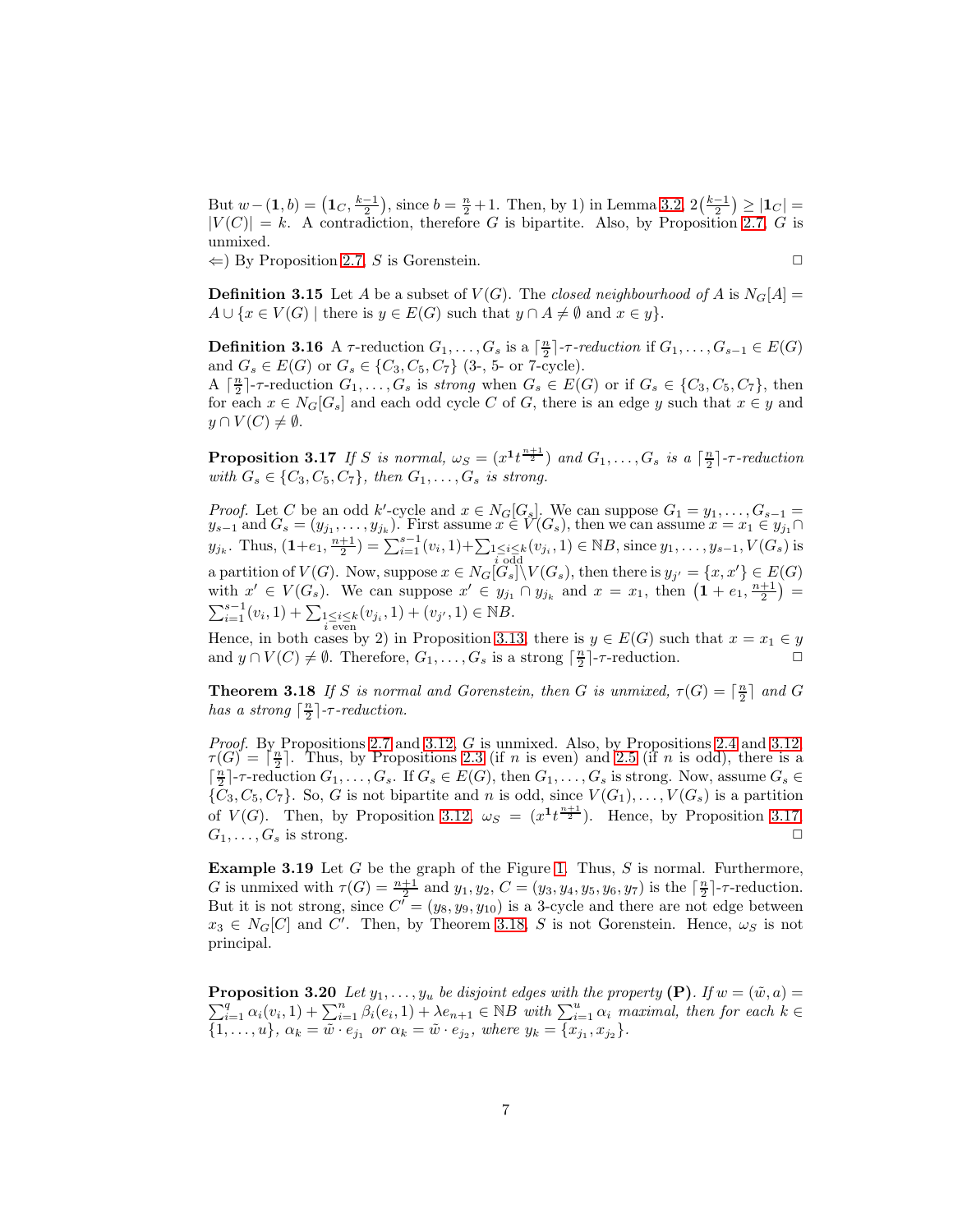

<span id="page-7-0"></span>Figure 1  $G$  is unmixed and  $S$  is not Gorenstein

*Proof.* Assume  $y_k = \{x_{j_1}, x_{j_2}\}$  with  $k \in \{1, \ldots, u\}$ . First, we prove  $\beta_{j_1} = 0$  or  $\beta_{j_2} = 0$ . By contradiction, suppose  $\beta_{j_1}^2 > 0$  and  $\beta_{j_2} > 0$ . Since  $(e_{j_1}, 1) + (e_{j_2}, 1) = (v_k, 1) + e_{n+1}$ , we have  $w = \sum_{i=1}^q \tilde{\alpha}_i(v_i, 1) + \sum_{i=1}^n \tilde{\beta}_i(e_i, 1) + \tilde{\lambda}e_{n+1}$  where  $\tilde{\alpha}_k = \alpha_k + 1$  and  $\tilde{\alpha}_i = \alpha_i$  if  $i \neq k$ ;  $\tilde{\beta}_{j_1} = \beta_{j_1} - 1 \geq 0$ ,  $\tilde{\beta}_{j_2} = \beta_{j_2} - 1 \geq 0$  and  $\tilde{\beta}_j = \beta_j$  if  $j \notin \{j_1, j_2\}$ ; and  $\tilde{\lambda} = \lambda + 1$ . But,  $\sum_{i=1}^u \tilde{\alpha}_i = \left(\sum_{i=1}^u \alpha_i\right) + 1$ . A contradiction, since  $\sum_{i=1}^u \alpha_i$  is maximal or  $\beta_{j_2} = 0$ . We can assume  $\beta_{j_2} = 0$  and we have two cases:

Case  $\beta_{j_1} > 0$ : We prove  $\alpha_l = 0$  if  $x_{j_2} \in y_l$  and  $l \neq k$ . By contradiction, suppose there is  $y_l \in E(G)$  with  $x_{j_2} \in y_l$ ,  $\alpha_l \neq 0$  and  $l \neq k$ . Then,  $l \notin \{1, \ldots, u\}$ , since  $y_1, \ldots, y_u$  are disjoint. We can assume  $y_l = \{x_{j_2}, x_{j_3}\}\$ , then  $(v_l, 1) + (e_{j_1}, 1) = (v_k, 1) + (e_{j_3}, 1)$ . Thus,  $w = \sum_{i=1}^{q} \alpha'_i(v_i, 1) + \sum_{i=1}^{n} \beta'_i(e_i, 1) + \lambda e_{n+1}$  where  $\alpha'_k = \alpha_k + 1$ ,  $\alpha'_l = \alpha_l - 1 \geq 0$  and  $\alpha'_i = \alpha_i \text{ if } i \notin \{k, l\}; \ \beta'_{j_3} = \beta_{j_3} + 1, \ \beta'_{j_1} = \beta_{j_1} - 1 \geq 0 \text{ and } \beta'_{j} = \beta_{j} \text{ if } j \notin \{j_1, j_3\}. \text{ But,}$  $\sum_{i=1}^{u} \alpha'_i = \sum_{i=1}^{u} \alpha_i + 1$  since  $l \notin \{1, \ldots, u\}$ . A contradiction, since  $\sum_{i=1}^{u} \alpha_i$  is maximal. Hence,  $\alpha_l = 0$  if  $x_{j_2} \in y_l$  and  $l \neq k$ .

Case  $\beta_{j_1} = 0$ : We prove  $\alpha_l = 0$  if  $x_{j_1} \in y_l$  with  $l \neq k$  or  $\alpha_l = 0$  if  $x_{j_2} \in y_l$  with  $l \neq k$ . By contradiction, suppose there are  $l_1, l_2 \in \{1, ..., n\} \setminus \{k\}$  such that  $x_{j_1} \in$  $y_{l_1}, x_{j_2} \in y_{l_2}, \alpha_{l_1} \neq 0$  and  $\alpha_{l_2} \neq 0$ . Then,  $l_1, l_2 \notin \{1, \ldots, u\}$ , since  $y_1, \ldots, y_u$  are disjoint. We assume  $y_{l_1} = \{x_{j_1}, x_{j'_1}\}\$  and  $y_{l_2} = \{x_{j_2}, x_{j'_2}\}\$ . So,  $\{x_{j'_1}, x_{j'_2}\}\in E(G)$ , since  $y_k$  has the property (P). We assume  $y_{l'} = \{x_{j'_1}, x_{j'_2}\}$ , then  $(v_k, 1) + (v_{l'}, 1) = (v_{l_1}, 1) + (v_{l_2}, 1)$ . Thus,  $w = \sum_{i=1}^{q} \alpha''_i(v_i, 1) + \sum_{i=1}^{n} \beta_i(e_i, 1) + \lambda e_{n+1}$  where  $\alpha''_k = \alpha_k + 1, \alpha''_l = \alpha_{l'} + 1, \alpha''_{l_1} =$  $\alpha_{l_1}-1 \geq 0, \alpha''_{l_2}=\alpha_{l_2}-1 \geq 0 \text{ and } \alpha''_{l}=\alpha_i \text{ if } i \notin \{k, l', l_1, l_2\}. \text{ But } \sum_{i=1}^u \alpha''_i \geq \sum_{i=1}^u \alpha_i+1,$ since  $l_1, l_2 \notin \{1, \ldots, u\}$ . A contradiction. Hence, we can suppose  $\alpha_l = 0$  if  $x_{j_2} \in y_l$  and  $l \neq k$ .

In both cases,  $\tilde{w} \cdot e_{j_2} = \alpha_k$ , since  $\tilde{w} \cdot e_{j_2} = \sum_{x_{j_2} \in y_l} \alpha_l + \beta_{j_2}$  and  $\beta_{j_2} = 0$ .

**Definition 3.21** Let  $G_1 = y_1, \ldots, G_{s-1} = y_{s-1}, G_s$  be a  $\lceil \frac{n}{2} \rceil$ -reduction. A representation  $w = \sum_{i=1}^q \alpha_i(v_i, 1) + \sum_{i=1}^n \beta_i(e_i, 1) + \lambda e_{n+1} \in NB$  (with  $\alpha_i, \beta_j, \lambda \in \mathbb{N}$ ) is principal if it satisfies the following conditions:

- 1)  $\sum_{i=1}^{u} \alpha_i$  is maximal where  $u = s$  if  $G_s \in E(G)$  or  $u = s 1$  if  $G_s \notin E(G)$ .
- 2) If  $G_s \in E(G)$ , then  $\lambda > 0$ .
- <span id="page-7-1"></span>3) If  $G_s \in \{C_3, C_5, C_7\}$ , then  $G_s = (y_{j_1}, \ldots, y_{j_k})$  such that  $\alpha_{j_i} > 0$  for each i even in  $\{1,\ldots,k\}$  and  $\beta_l > 0$  where  $x_l \in y_{j_1} \cap y_{j_k}$ .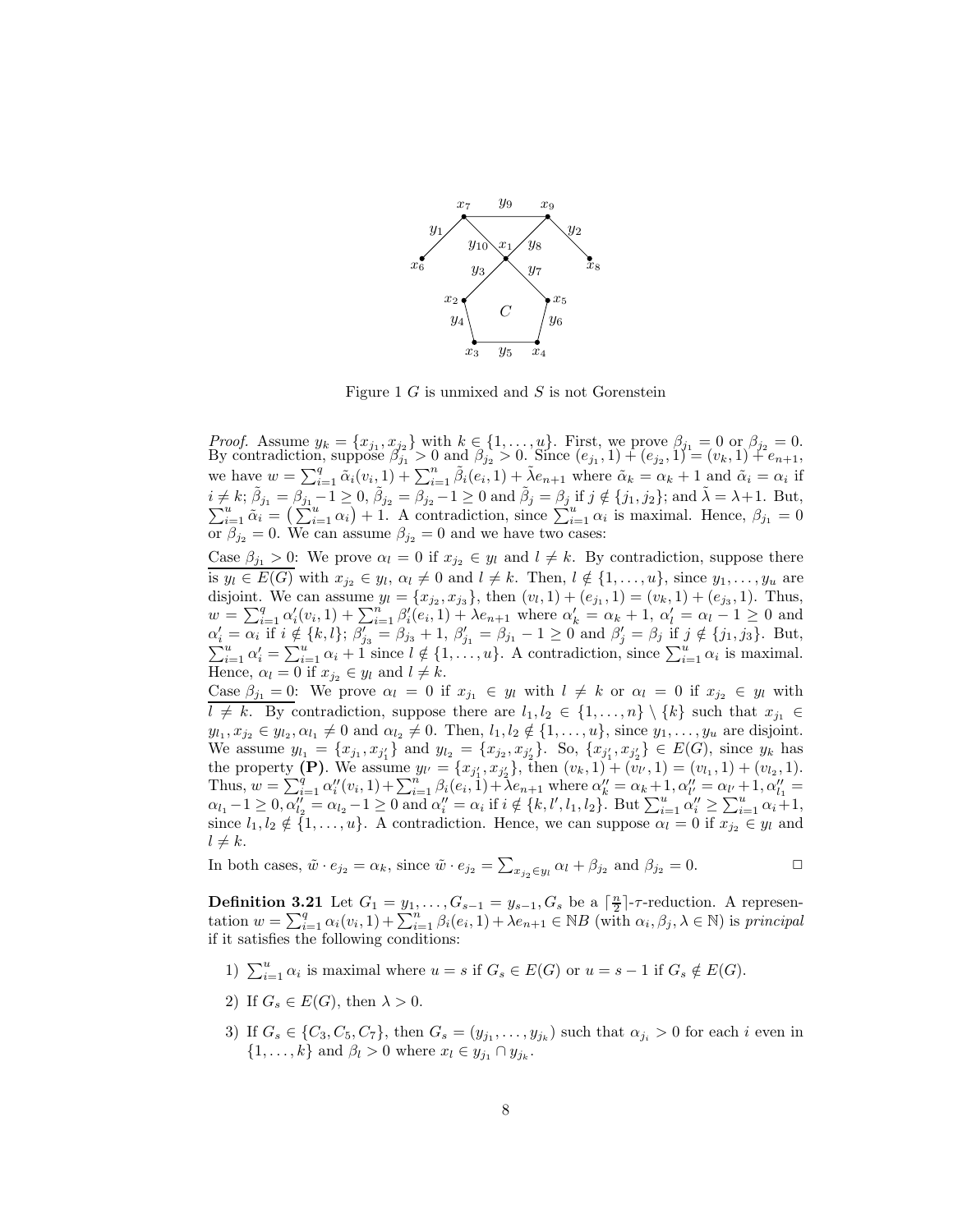**Theorem 3.22** If S is normal, G is unmixed with a  $\lceil \frac{n}{2} \rceil$ -r-reduction and each  $w \in$  $(\mathbb{R}_{+}B)^{\circ} \cap \mathbb{N}B$  has a principal representation, then S is Government

Proof. Let  $G_1, \ldots, G_s$  be a  $\left[\frac{n}{2}\right]$ - $\tau$ -reduction. We can assume  $G_1 = y_1, \ldots, G_{s-1} = y_{s-1};$ and  $G_s = y_s$  if  $G_s \in E(G)$ . First we prove  $x^1 t^b \in \omega_S$  with  $b = \lfloor \frac{n}{2} \rfloor + 1$ . If  $G_s \in E(G)$ , then  $n = 2s$  and by Lemma [3.3,](#page-2-1)  $(1, b) = \sum_{i=1}^{s} (v_i, 1) + e_{n+1} \in NB \cap (\mathbb{R}_+ B)^\circ$ , since  $y_1, \ldots, y_s$ is a partition of  $V(G)$ . Thus, by Proposition [2.8,](#page-1-1)  $x^{\mathbf{1}}t^b \in \omega_S$ . Now, if  $G_s \in \{C_3, C_5, C_7\}$ , then

<span id="page-8-1"></span>
$$
(\mathbf{1},b) = \sum_{i=1}^{s-1} (v_i,1) + \left(\mathbf{1}_C, \frac{k+1}{2}\right) \tag{3.2}
$$

where  $C := G_s$  and  $k := |V(C)|$ , since  $y_1, \ldots, y_{s-1}, G_s$  is a  $\tau$ -reduction. Hence, by 1) in Proposition [3.13,](#page-5-0)  $x^{\mathbf{1}}t^b \in \omega_S$ .

Now, we take  $x^{\tilde{w}}t^a \in \omega_S$  and we prove  $x^{\tilde{w}}t^a \in (x^{\mathbf{1}}t^b)$ . By Proposition [2.8,](#page-1-1)  $w :=$  $(\tilde{w}, a) \in (\mathbb{R} + B)^\circ \cap \mathbb{N}B$ . Thus, w has a principal representation  $w = \sum_{i=1}^q \alpha_i (v_i)$  $(\tilde{w}, a) \in (\mathbb{R} + B)^{\circ} \cap \mathbb{N}B$ . Thus, w has a principal representation  $w = \sum_{i=1}^{q} \alpha_i (v_i, 1) + \sum_{i=1}^{n} \beta_i (e_i, 1) + \lambda e_{n+1}$ . We take  $u = s$  if  $G_s \in E(G)$  and  $u = s - 1$  if  $G_s \notin E(G)$ . So, by Proposition [3.20,](#page-6-3) for each  $l \in \{1, \ldots, u\}$ ,  $\tilde{w} \cdot e_{i_1} = \alpha_l$  or  $\tilde{w} \cdot e_{i_2} = \alpha_l$  where  $y_l = \{x_{i_1}, x_{i_2}\}.$  Also, by Proposition [3.1,](#page-2-0)  $\tilde{w} \cdot e_{i_1} > 0$  and  $\tilde{w} \cdot e_{i_2} > 0$ , since  $w \in$  $(\mathbb{R}_+ B)^\circ$ . Then,  $\alpha_l > 0$  for  $1 \leq l \leq u$ . If  $G_s \in E(G)$ , then  $u = s, \lambda > 0$  and  $w' := w - (1, b) = \sum_{i=1}^{q} \alpha'_i(v_i, 1) + \sum_{i=1}^{n} \beta_i(e_i, 1) + \lambda' e_{n+1}$ , where  $\alpha'_i = \alpha_i - 1 \geq 0$ if  $i \in \{1, \ldots, u\}$ ,  $\alpha'_i = \alpha_i$  in another case; and  $\lambda' = \lambda - 1 \geq 0$ . Hence,  $w' \in \mathbb{N}B$  implies (by Lemma [3.6\)](#page-3-0)  $x^{\tilde{w}}t^a \in (x^{\mathbf{1}}t^b)$ . Now, assume  $G_s \in \{C_3, C_5, C_7\}$ . Thus,  $u = s - 1$  and  $G_s = C = (y_{j_1}, \ldots, y_{j_k})$  with  $\alpha_{j_i} > 0$  for each i even in  $\{1, \ldots, k\}$  and  $\beta_1 > 0$  where  $x_1 \in y_{j_1} \cap y_{j_k}$ . Since  $(\mathbf{1}_C, \frac{k+1}{2}) = \sum_{\substack{1 \le i \le k \\ i \text{ even}}} (v_{j_i}, 1) + (e_1, 1)$ , by  $(3.2)$ ,  $w'' := w - (\mathbf{1}, b) =$  $\sum_{i=1}^q \alpha''_i(v_i,1) + \sum_{i=1}^n \beta''_i(e_i,1) + \lambda e_{n+1}^{\text{even}}, \text{ where } \beta''_1 = \beta_1 - 1 \geq 0, \ \beta''_i = \beta_i \text{ if } i \neq 1;$  $\alpha''_i = \alpha_i - 1 \geq 0$  if  $i \in \{1, \ldots, u\} \cup \{j_2, j_4, \ldots, j_{k-1}\}$  and  $\alpha''_i = \alpha_i$  in another case. So,  $w'' \in \mathbb{N}B$ . Hence, by Lemma [3.6,](#page-3-0)  $x^{\tilde{w}}t^{\tilde{a}} \in (x^{\mathbf{1}}t^{\tilde{b}})$ .

<span id="page-8-2"></span>Therefore,  $\omega_S = (x^{\mathbf{1}} t^b)$  implies S is Gorenstein, since S is normal.

**Conjecture 3.23** If S is normal and G is unmixed with a strong  $\lceil \frac{n}{2} \rceil$ -r-reduction, then each  $w \in (\mathbb{R} + B)^{\circ} \cap \mathbb{N}B$  has a principal representation.

Conjecture 3.24 Assume S is normal. Hence, S is Gorenstein if and only if G is unmixed with a strong  $\lceil \frac{n}{2} \rceil$ - $\tau$ -reduction.

*Proof.*  $\Rightarrow$ ) By Theorem [3.18.](#page-6-2)

 $\Leftarrow$ ) (Using Conjecture [3.23\)](#page-8-2) By Conjecture [3.23,](#page-8-2) each  $w \in (\mathbb{R} \# B)^\circ \cap \mathbb{N}B$  has a principal representation. Hence, by Theorem [3.22,](#page-7-1) S is Gorenstein.  $\square$ 

### References

- [1] J. Brennan, L. A. Dupont and R. H. Villarreal, Duality, a-invariants and canonical modules of rings arising from linear optimization problems, *Bull. Math. Soc. Sci.* Math. Roumanie  $(N.S.)$  51(4) (2008) 279-305.
- <span id="page-8-0"></span>[2] W. Bruns and J. Herzog, Cohen-Macaulay Rings (Cambridge University Press, Cambridge, Revised Edition, 1997).